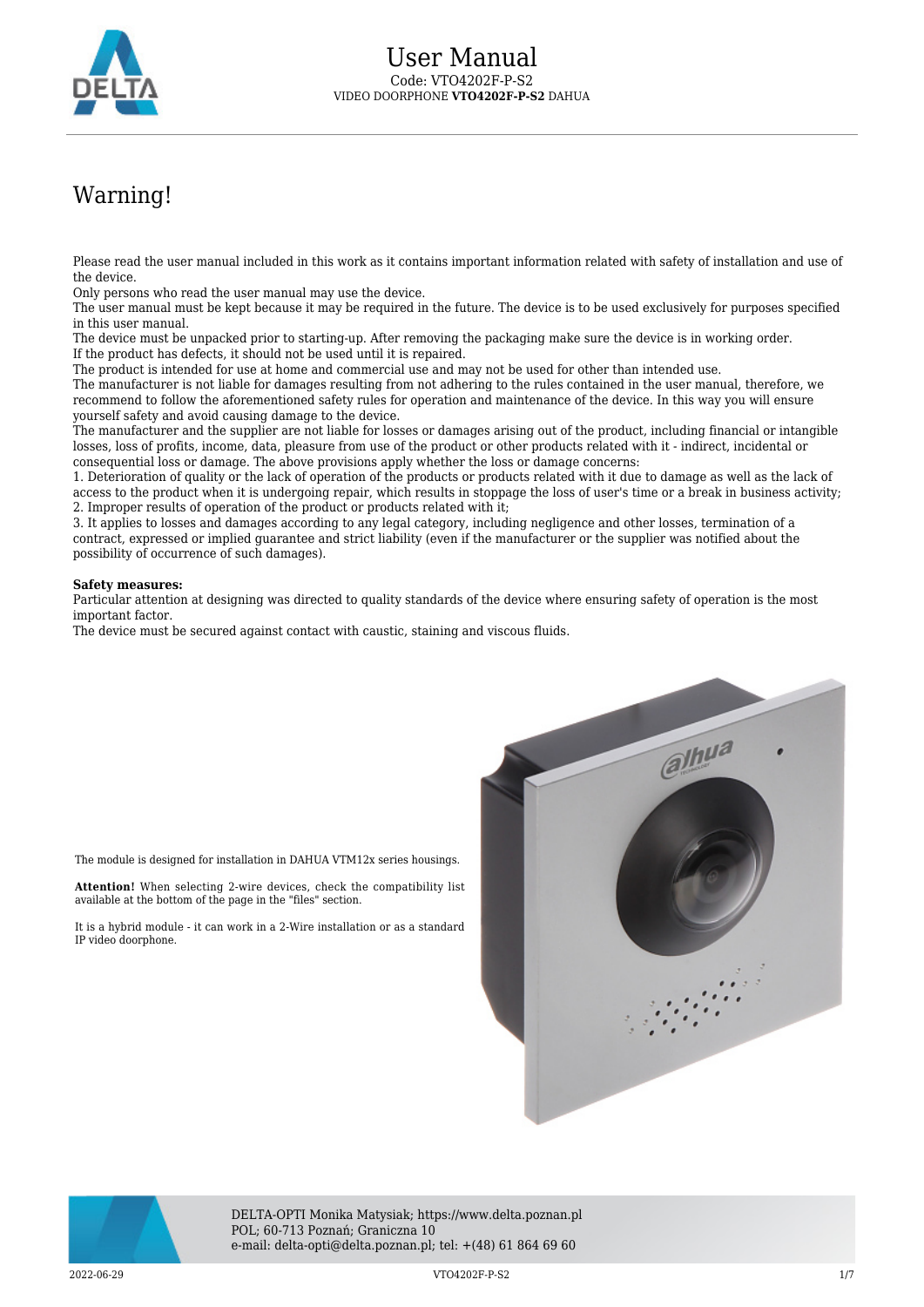

## User Manual Code: VTO4202F-P-S2 VIDEO DOORPHONE **VTO4202F-P-S2** DAHUA

| Sensor:                    | 2 Mpx CMOS                                                                                                                                                                                                                                                          |
|----------------------------|---------------------------------------------------------------------------------------------------------------------------------------------------------------------------------------------------------------------------------------------------------------------|
| Lens:                      | $1.9 \text{ mm}$                                                                                                                                                                                                                                                    |
| View angle:                | 160°                                                                                                                                                                                                                                                                |
| proximity reader built-in: | -                                                                                                                                                                                                                                                                   |
| Image compression method:  | H.265                                                                                                                                                                                                                                                               |
| LED illuminator:           | -                                                                                                                                                                                                                                                                   |
| IR illuminator:            | ✓                                                                                                                                                                                                                                                                   |
| Compatibility:             | <b>DAHUA</b>                                                                                                                                                                                                                                                        |
| RS-485:                    | ✓                                                                                                                                                                                                                                                                   |
| UTP category:              | UTP cat. 5e                                                                                                                                                                                                                                                         |
| Mobile phones support:     | Port no.: 37777 or access by a cloud (P2P)<br>• Android: Free application DMSS<br>• iOS (iPhone): Free application <b>DMSS</b>                                                                                                                                      |
| Main features:             | • Bidirectional communication,<br>· Microphone built-in,<br>$\bullet$ Speakers built-in<br>• WDR - 120 dB - Wide Dynamic Range,<br>• 3D-DNR - Digital Noise Reduction,<br>· Power output: 12 V DC / 100 mA,<br>· Tamper detection - removing from mounting surface, |
| Power supply:              | • PoE (802.3af),<br>• 2-Wire IP interface                                                                                                                                                                                                                           |
| Power consumption:         | $\leq$ 12 W                                                                                                                                                                                                                                                         |
| Housing:                   | Aluminum                                                                                                                                                                                                                                                            |
| Color:                     | Silver                                                                                                                                                                                                                                                              |
| "Index of Protection":     | IP65 - after additional sealing the housing connection with the mounting surface, e.g.<br>with silicone                                                                                                                                                             |
| IK rating:                 | IK07                                                                                                                                                                                                                                                                |
| Operation temp:            | $-30 °C$ 60 °C                                                                                                                                                                                                                                                      |
| Weight:                    | $0.28$ kg                                                                                                                                                                                                                                                           |
| Dimensions:                | 100 x 100 x 49.3 mm                                                                                                                                                                                                                                                 |
| Supported languages:       | Polish, English                                                                                                                                                                                                                                                     |
| Manufacturer / Brand:      | $\mathop{\rm DAHUA}\nolimits$                                                                                                                                                                                                                                       |
| Guarantee:                 | 3 years                                                                                                                                                                                                                                                             |



2022-06-29 VTO4202F-P-S2 2/7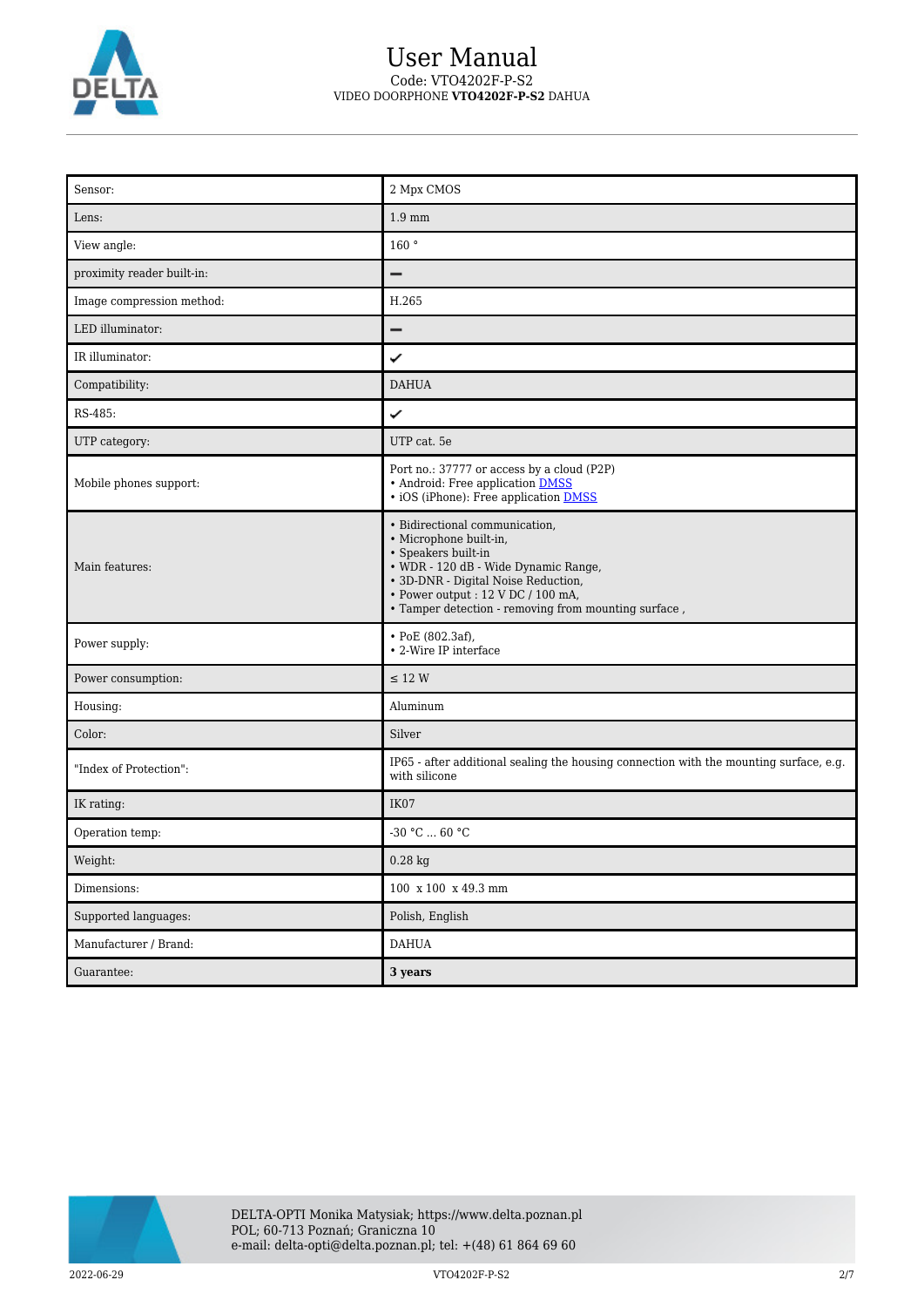



Front view:



2022-06-29 VTO4202F-P-S2 3/7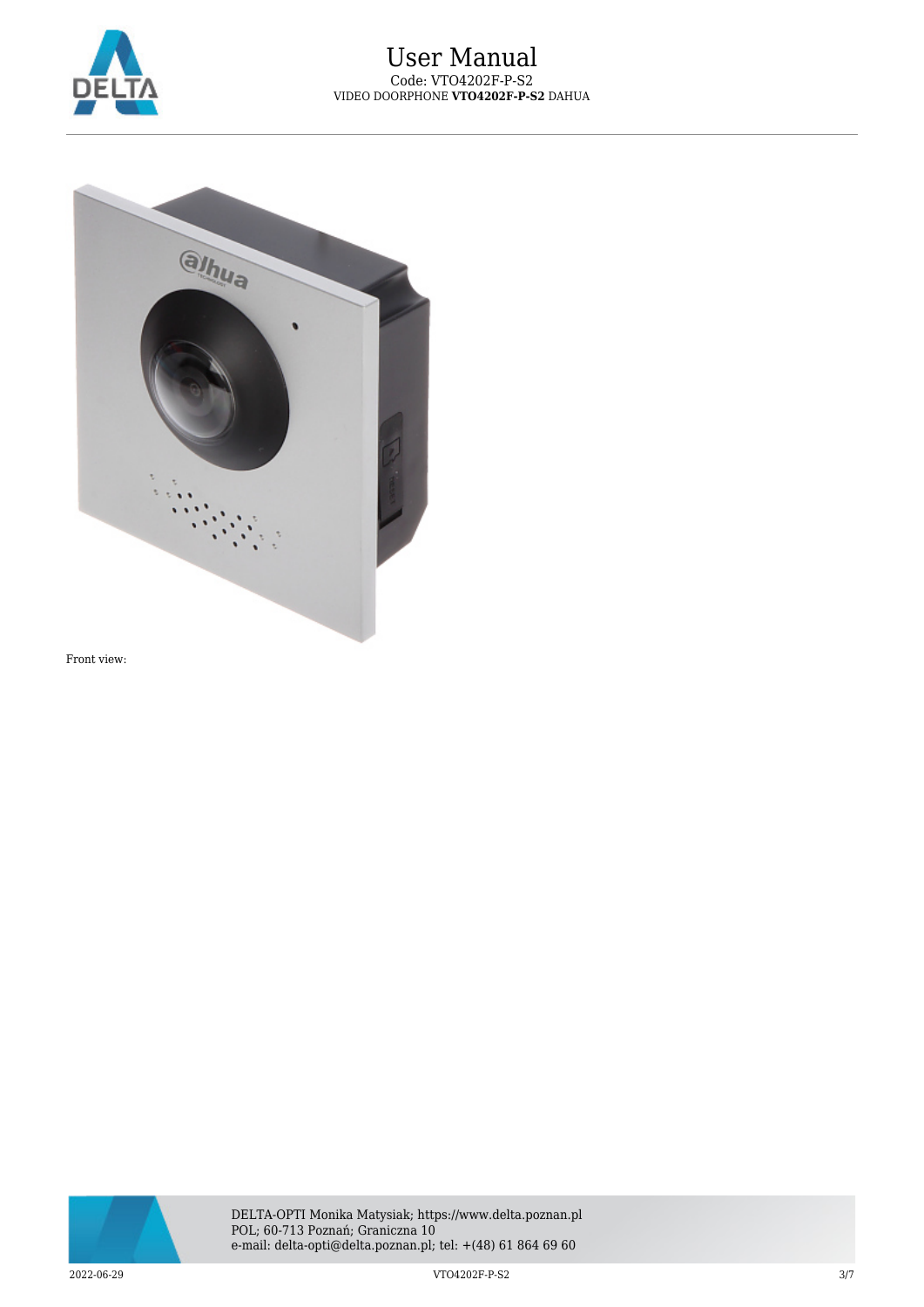



Rear view:



2022-06-29 VTO4202F-P-S2 4/7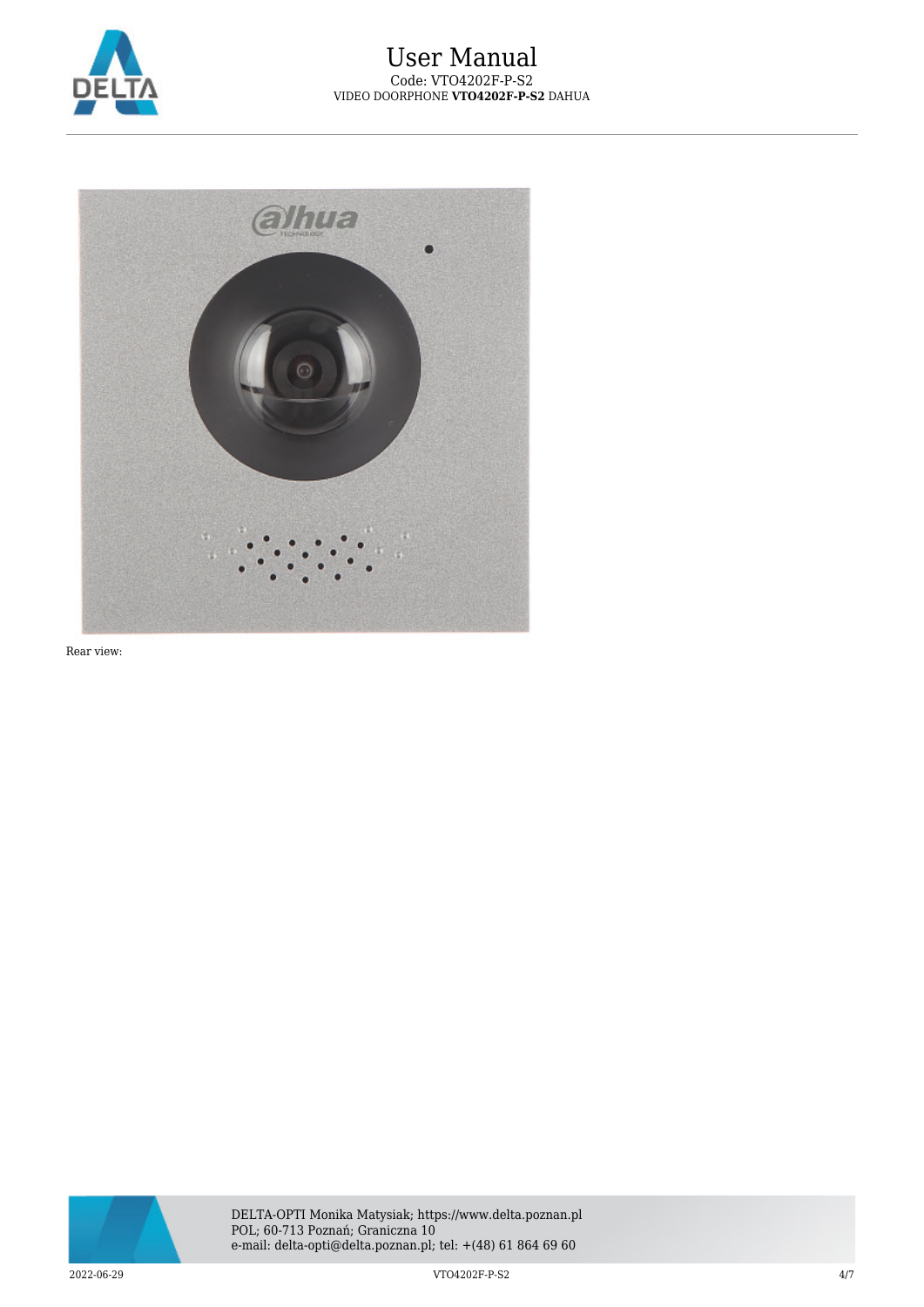



Connectors:



2022-06-29 VTO4202F-P-S2 5/7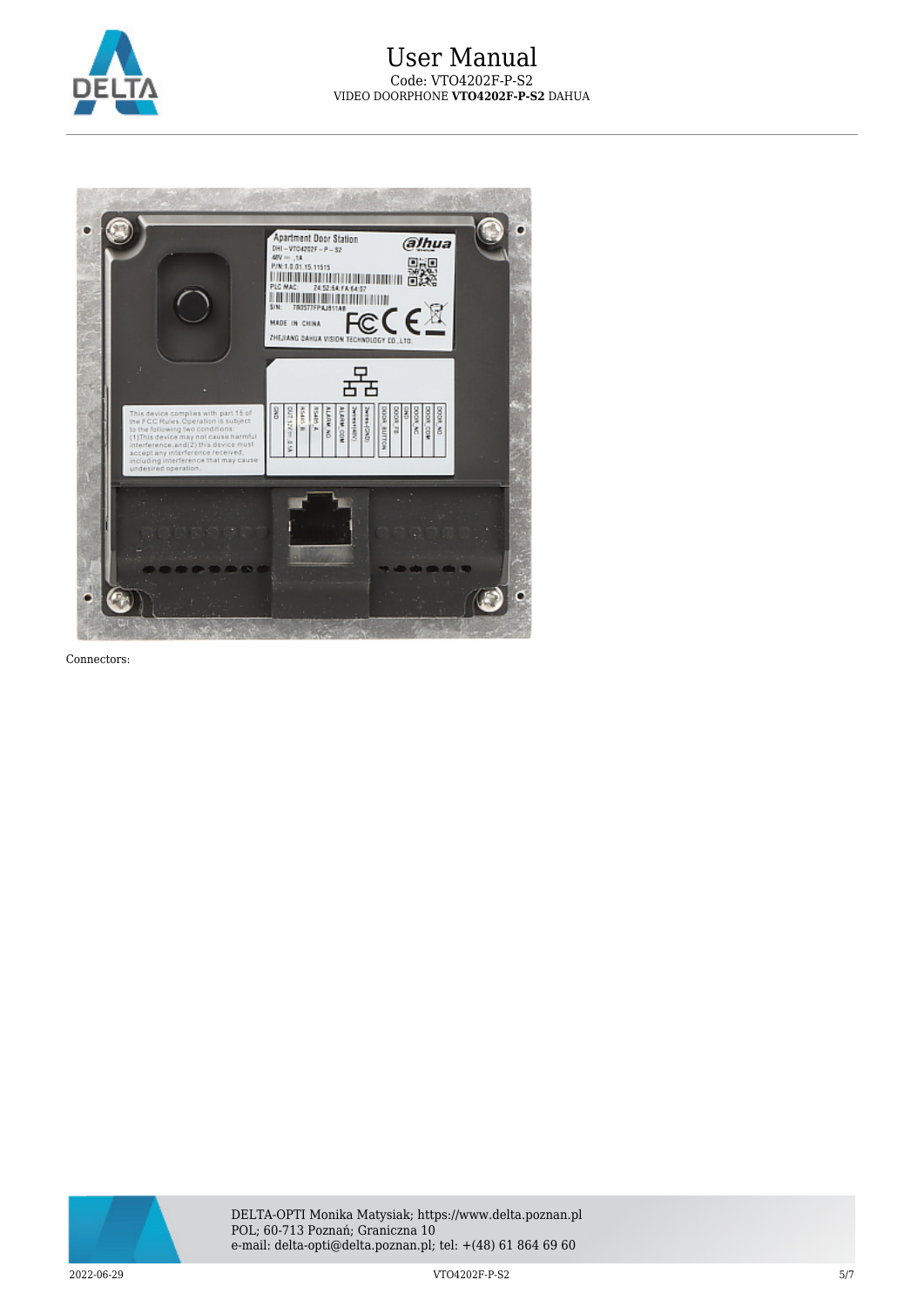



Memory card slot and "Reset" button:



Dimensions:



2022-06-29 VTO4202F-P-S2 6/7